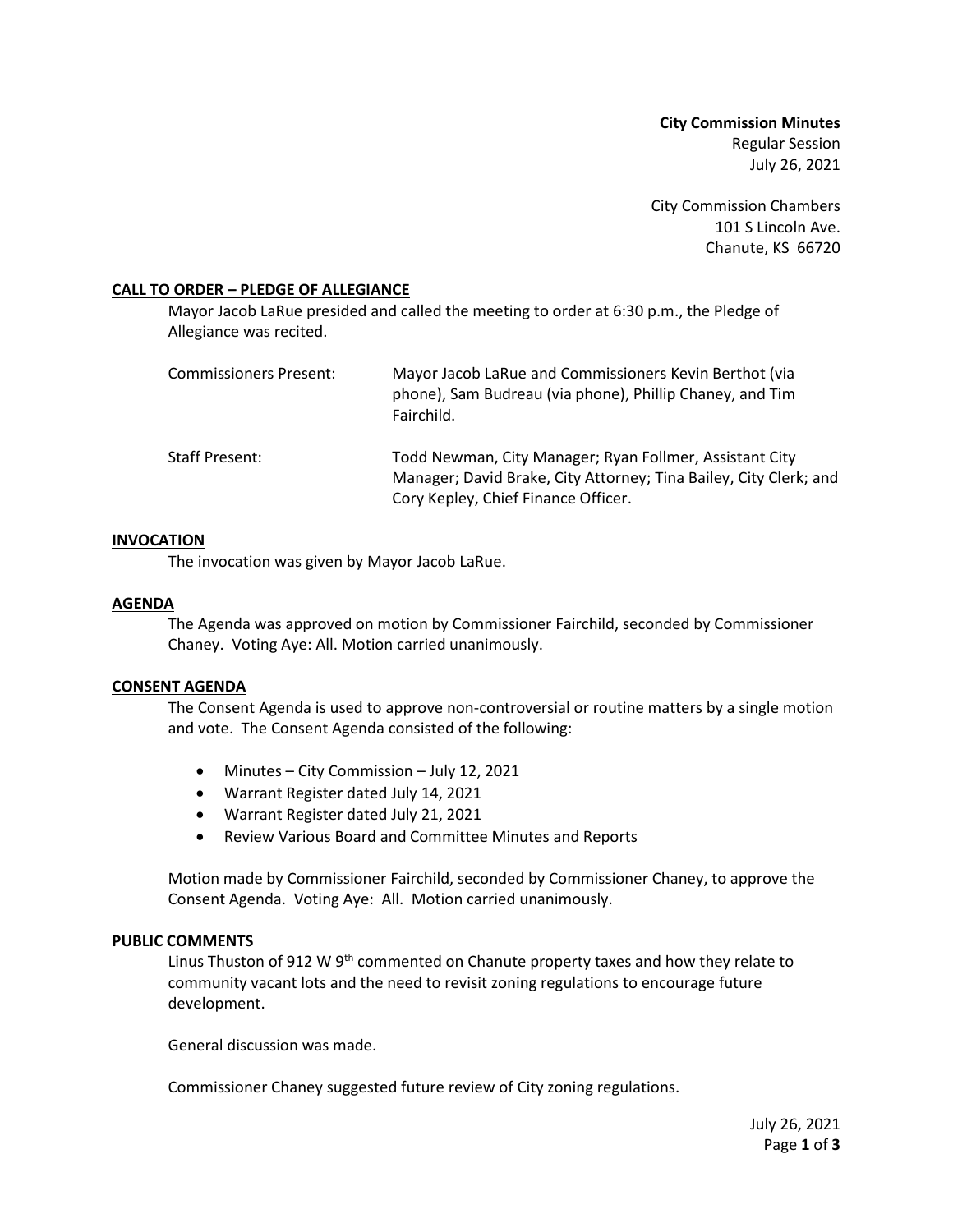## **CITY MANAGER'S REPORT**

City Manager Todd Newman gave his report on City activities and operations.

City Manager Newman provided a brief update on the American Rescue Act Plan.

General discussion was made.

City Manager Newman reported that the Maring Aquatic Center's last operating day is August 8, 2021.

General discussion was made.

Commissioner Chaney requested future review of City swimming pool rates.

# **NEW BUSINESS**

# **REQUEST FOR REZONE R-1 TO R-2 FOR 1129 SOUTH FOREST**

Rezone application was made by Bernard Neyer to rezone the property commonly known as 1129 South Forest from an R-1 Single Family District to an R-2 Multifamily District with the intent to construct a 4-plex apartment.

On June 29, 2021 the Planning Commission considered this matter and unanimously voted to approve the rezone.

During the required 14-day petition period the City received petitions in protest of the rezone, equaling more than 20% of the real estate within 200 feet. Article #18 of the Comprehensive Zoning Manual states that: if the City of Chanute is in possession of protest petitions that equal or exceed 20% of the real estate to which the rezone applies it can only pass by unanimous vote of the City Commission.

Mr. Neyer provided a brief overview of his request.

General discussion was made. Comments were made by Mr. Neyer and City Attorney David Brake.

Motion made by Commissioner Fairchild, seconded by Commissioner Chaney, to pass an Ordinance changing the zoning classification from R-1 to R-2 for the property known as 1129 South Forest. Voting Aye: All. Motion carried unanimously.

The Ordinance was assigned: No. S-542.

**PROPERTY RESOLUTION – 505 SOUTH HIGHLAND PROPERTY RESOLUTION – 610 SOUTH EVERGREEN PROPERTY RESOLUTION – 107 SOUTH GRETCHEN PROPERTY RESOLUTION – 1010 SOUTH EVERGREEN PROPERTY RESOLUTION – 731 SOUTH GRANT**